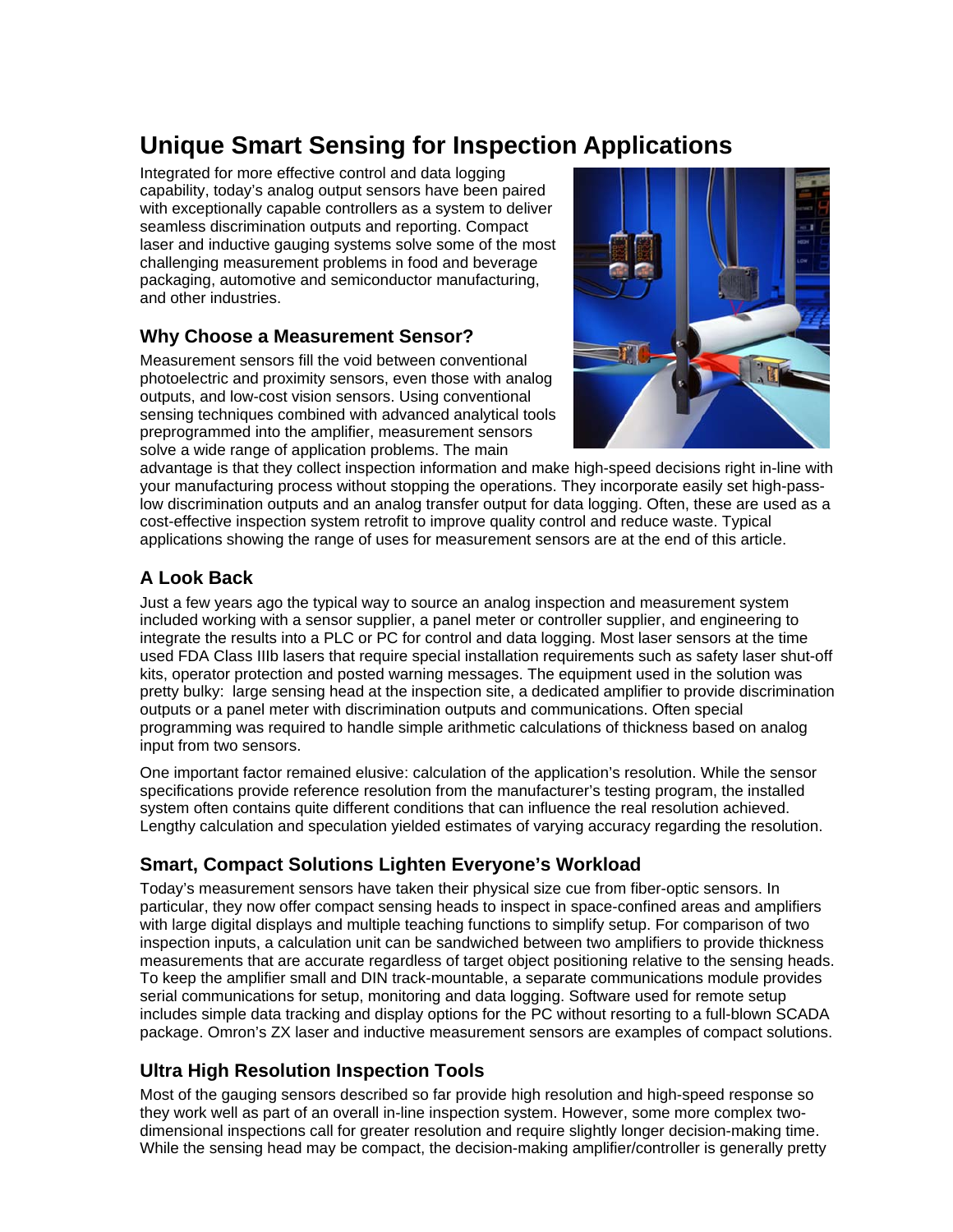large. The capabilities offered include simultaneous X- and Z-axis measurements using a single sensing head. Omron's Z500 inspection system is an example of this type of product.

#### **Applications for Compact Laser Measurement Sensors**

The following examples show the wide range of industries and applications where laser measurement sensors offer outstanding solutions.



gears using a laser measurement sensor. The sensing head's compact size allows mounting in tight spaces on welding machines.

 Detect vacuum under lids of jars and dairy cups by measuring the concave shape on acceptable products and flat surface on unacceptable ones. The raised or flat safety button on jar lids indicates an imperfect seal and lost vacuum. A flat foil lid on a dairy cup indicates vacuum lost through a pinhole or other seal imperfection.

Determine the number of inner linings deposited in bottle caps with a laser measurement sensor. The judgment output of the amplifier can be used to eject unacceptable caps before they get reach the capping machine.

 Detect double feeds of cardboard sheets into case formers. Use a laser measurement sensor to prevent jamming and reduce wasted packaging material. The problem is usually associated with variations in the cardboard density or environmental conditions such as excessive humidity that makes the stacked blanks stick together.

Count sheets of wrapping paper with laser measurement sensor detecting stack thickness.

> Detect improper seals from product obstruction in Form, Fill & Seal machines. Product misfeeds in vertical or horizontal form, fill and seal machines often result in the product being pinched between the sealing jaws at the seams of the package or pouch. If not detected quickly, this type of "jam" can result in significant loss of product and packaging because the condition that caused it continues to create jams until it is corrected.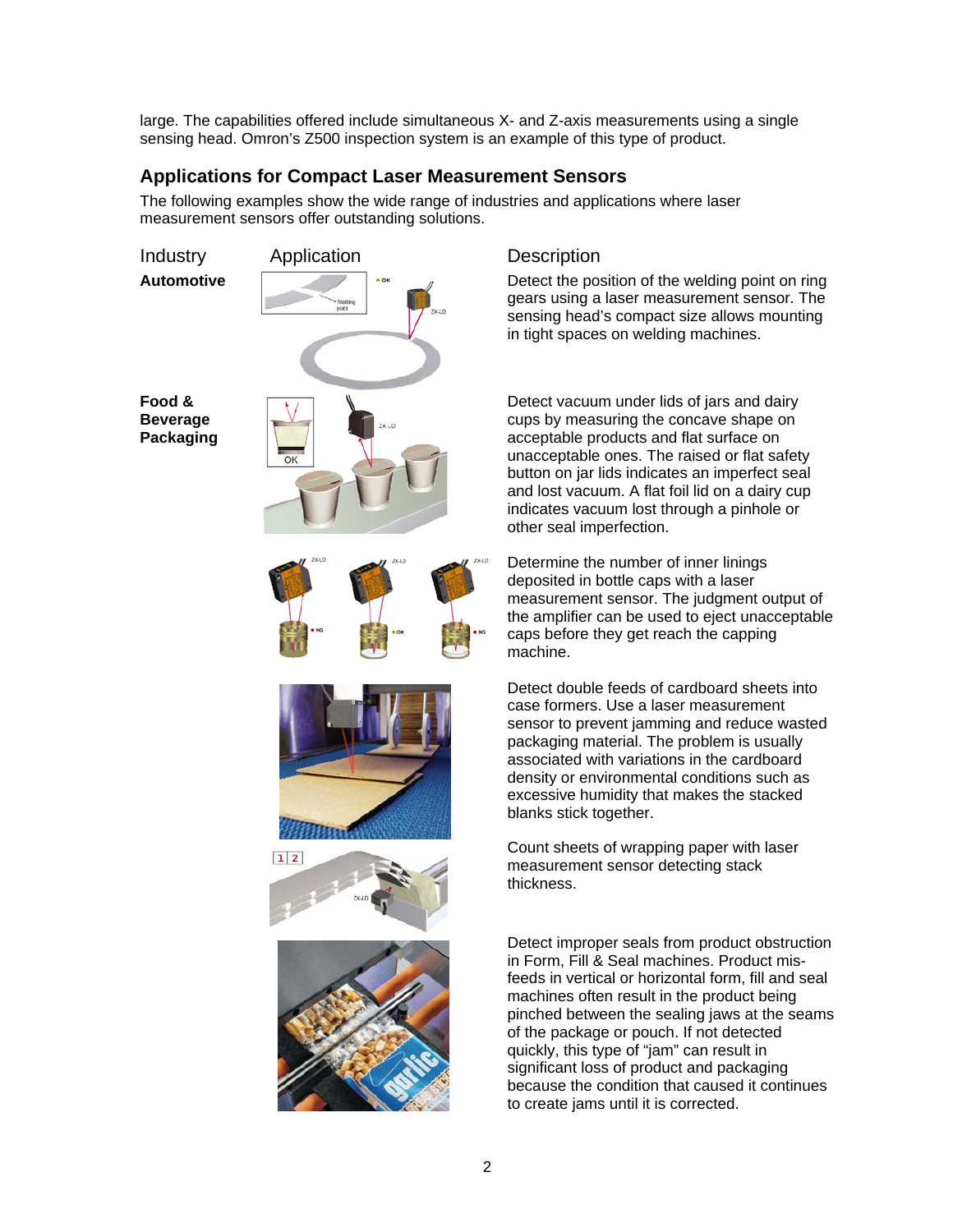**Food & Beverage Packaging continued**



 Use a single measurement sensor to detect multiple bottle cap application problems. Get 100% in-line inspection at full production speeds and accurately detect these defective capping conditions:

- Missing caps
- Improperly threaded caps
- Loose caps (insufficient torque)
- Wrong cap

Conventional inspection systems employ multiple sensors to detect all of these conditions leading to increased expense and machine complexity.

 Inspect seals on gable-top cartons regardless of product position using two laser measurement sensors and a calculating unit. Prevent spillage and spoilage from improperly sealed cartons that lead to wasted product and added machine cleaning costs. If spoiled product reaches the supply chain, it can lead to loss of consumer confidence and product recalls.

Detect crumpling or weakened corrugations in cardboard packaging materials as sheets move along a conveyor. The laser measurement sensor inspects each corrugation for uniform height.

 Check proper count of staples in sticks for copier and desk staplers. The ultra-small spot of the ZX enables counting by precisely detecting the grooves between the staples.

**Assembly Confirm proper installation of a shadow mask** into CRTs using line beam laser measurement sensors at each corner to ensure proper insertion depth.



**Material Handling**